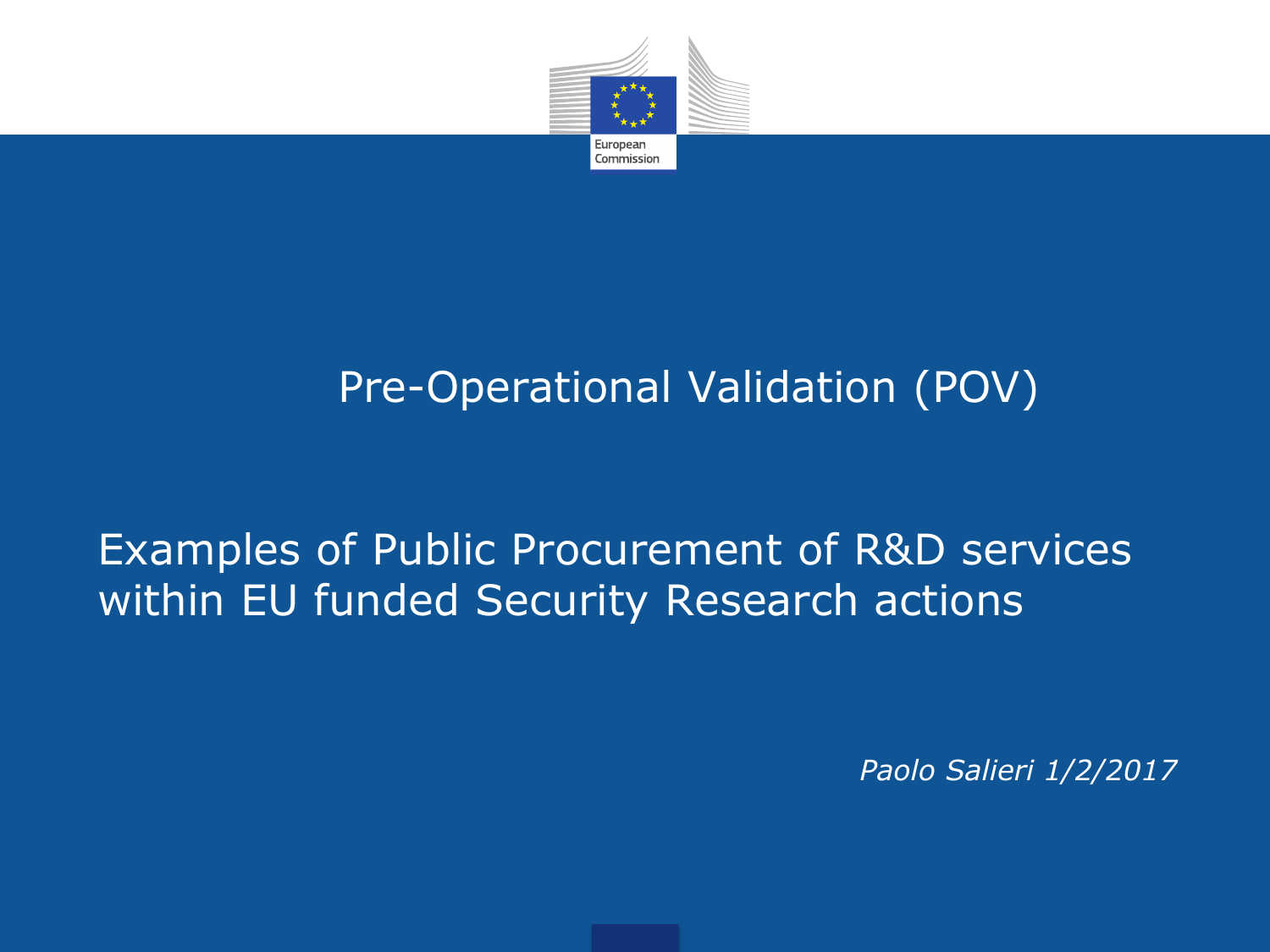

#### • **Pre-commercial Procurement: Driving innovation to ensure sustainable high quality public services in Europe**  COM(2007) 799 final

• *"… As there is still little experience in the EU with pre-commercial procurement, the Commission is interested in exploring the extent to which pre-commercial procurement could indeed contribute to more R&D and innovation in the EU and, hence, bring tangible benefits to society and economy…"*

• *"…. some of the required improvements are technologically demanding and no commercially stable solution exists yet on the market, or existing solutions exhibit shortcomings which require new R&D. By developing forward looking procurement strategies that include R&D procurement to develop new solutions that address these challenges, the public sector can have a significant impact on the mid to long term efficiency and effectiveness of public services as well as on the innovation performance and the competitiveness of European industry…. "* 2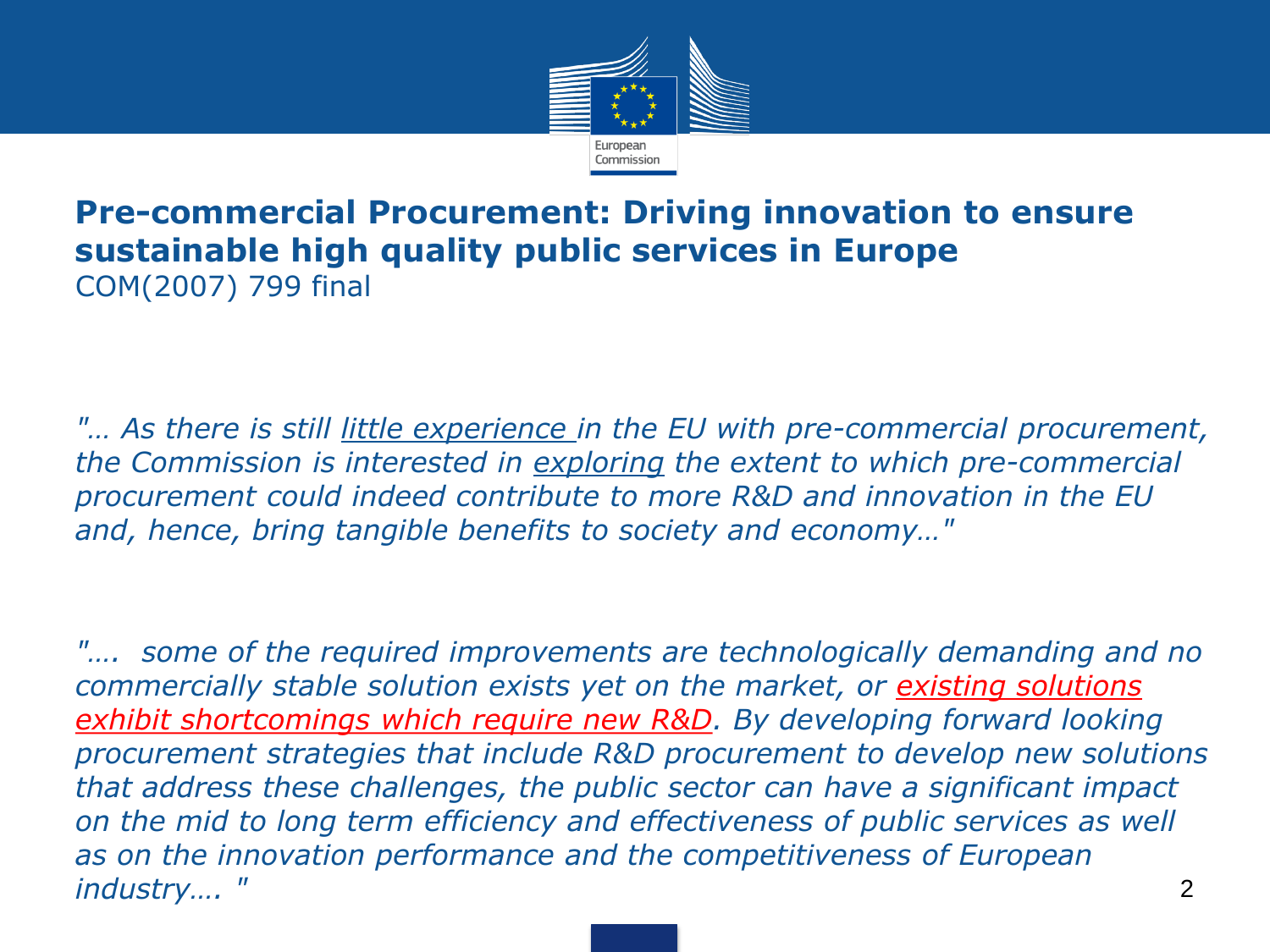



#### Why

• Public sector to play role in stimulating growth and jobs via the use of public procurement of innovation (in the past years many Member States have been adopting appropriate policy actions / legislation).

#### When

Challenge requires R&D to get new solutions developed. Problem identified, but pros / cons of potential competing solutions to be assessed.

#### How

Public sector buys R&D (services) from suppliers in parallel (comparing alternative solution approaches), in form of competition, evaluating progress after critical milestones (design, prototyping, test phase), sharing risks & benefits of R&D (e.g. IPRs) with the suppliers.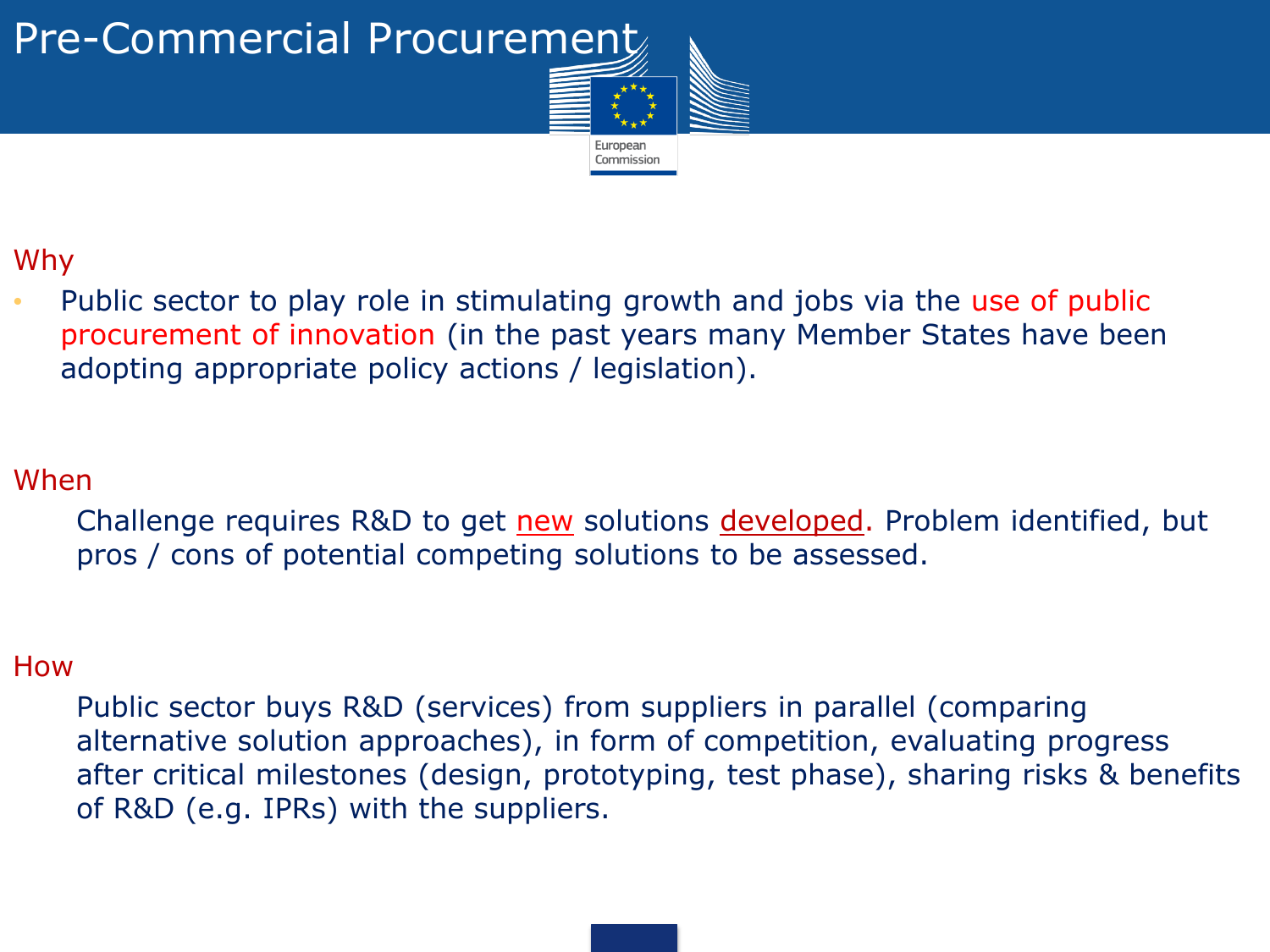

PCP to steer the development of solutions towards concrete public sector needs, whilst comparing/validating alternative solution approaches

- No commitment to deploy.
- Alternative solutions to avoid supplier lock-in
- Risks & benefits of R&D (e.g. IPRs) shared with suppliers

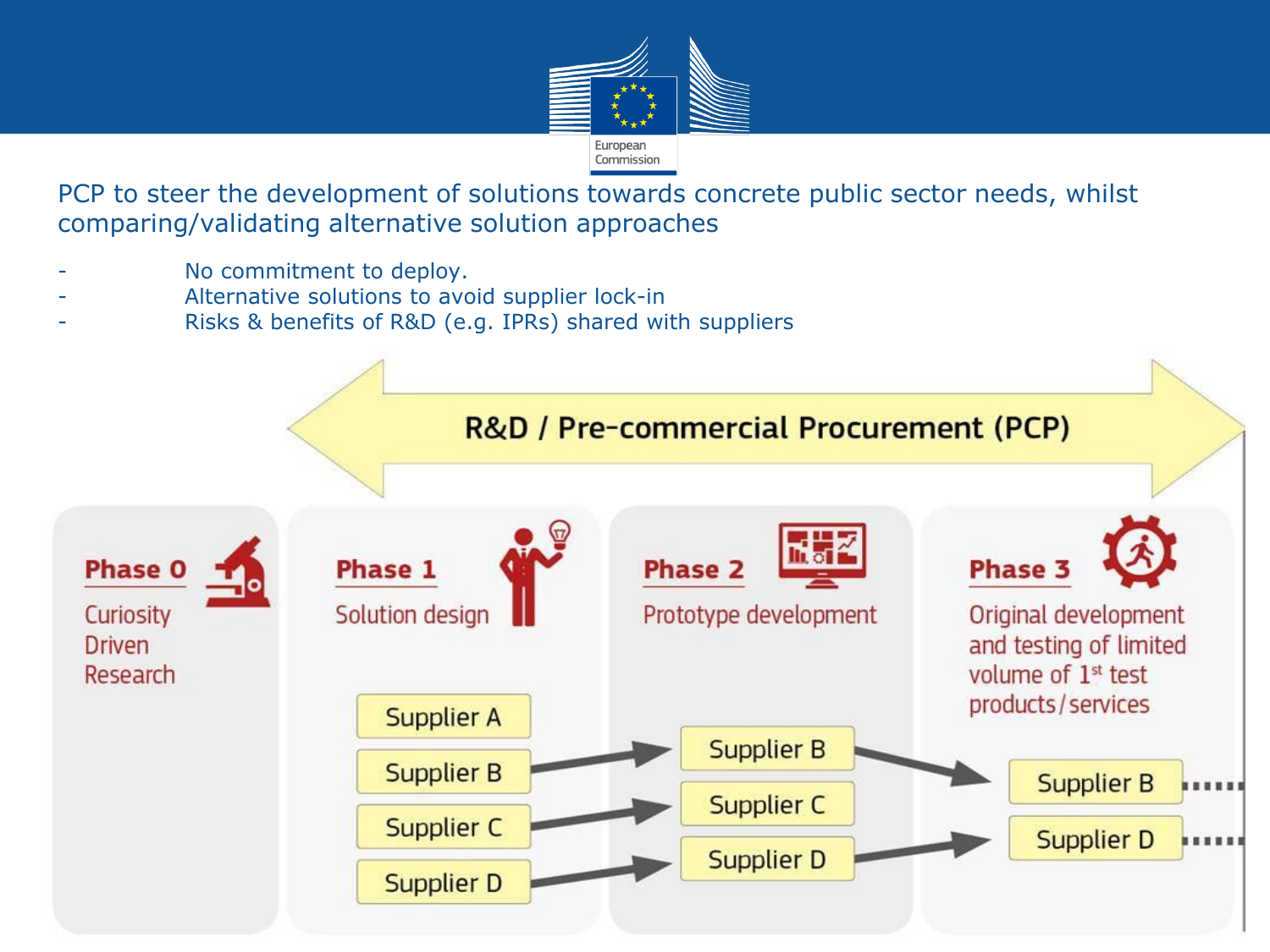## Experiments in FP7



*Pre-Commercial Procurement (PCP) did not exist as a "recognized" instrument in FP7.* 

*Following the adoption of COM(2007) 799 the Commission DG INFSO (now CNECT) started exploring (around 2009) possibilities of PCPs*

*On 15 February 2011 the Programme Committee (PC) for Security Research decided not to foresee PCP in the implementation of FP7 Security Research Theme, because of "sensitivity" . It decided to postpone the matter to FP8 (Horizon 2020).* 

*At the same time the Commission proposed Pre-Operational Validation (POV) as an "ad - hoc" set-up appropriate for the Security Research Theme (because of its mission driven nature).* 

*POV is not PCP. POV is to provide an instrument for "validation" (as requested by industry) by the public sector (in an area of EU political relevance – such as Border Security – priority 3 of Security Research). In POV there is no R&D development in phases.*

*PCP is now an established tool in portfolio of instruments for Horizon 2020. POV could well be presented in Horizon 2020 as an Innovation Action (IA), if the topic were to be properly described in the work programme.* 5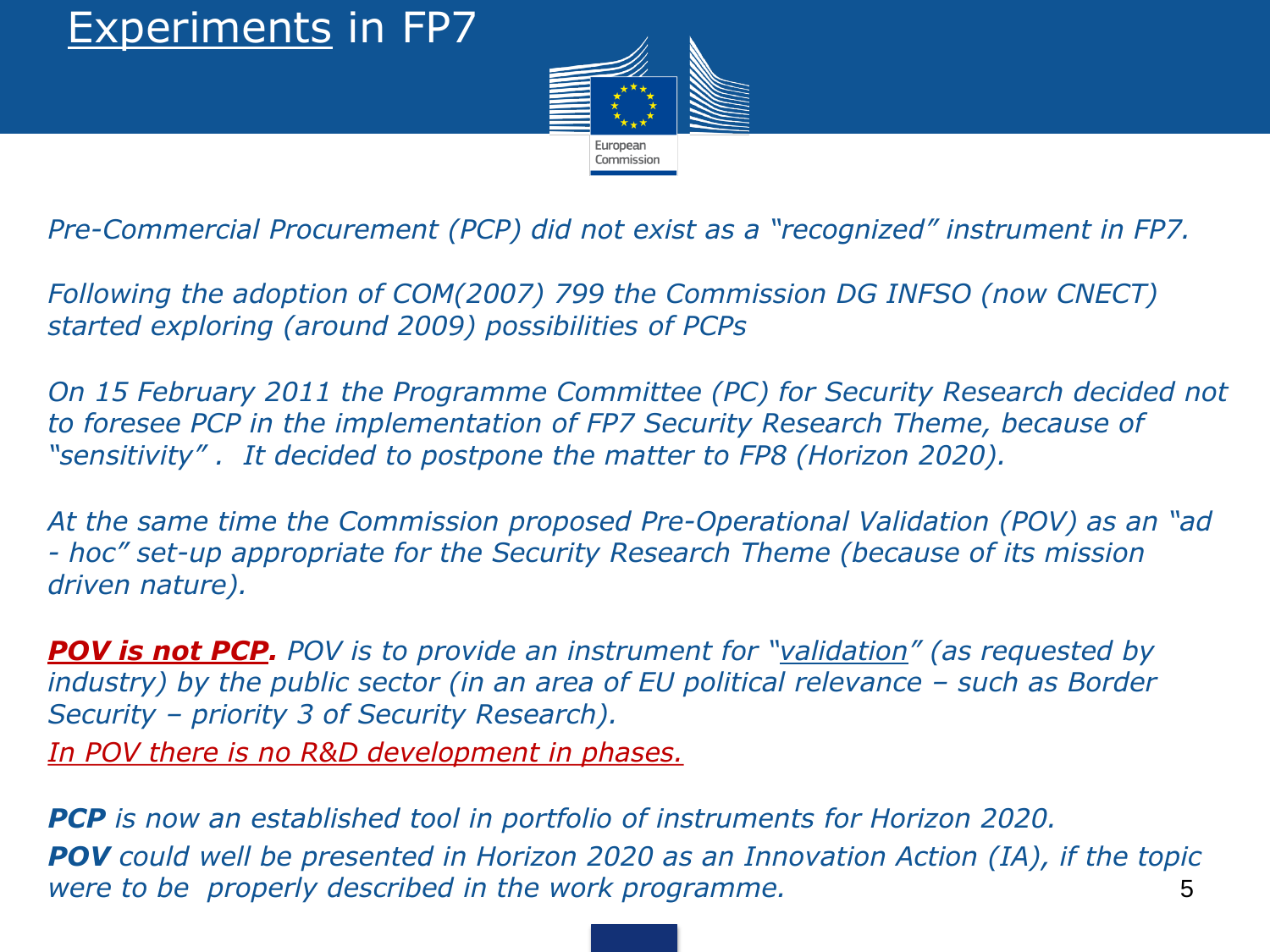

• *REGULATION (EC) No 1906/2006 (18 December 2006) laying down the rules for the participation in actions under the Seventh Framework Programme* • *<http://eur-lex.europa.eu/LexUriServ/LexUriServ.do?uri=OJ:L:2006:391:0001:0018:EN:PDF>*

### • *Cooperative project (CP) (Art. 6)*

• *1. The minimum conditions for indirect actions shall be the following:* • *(a) at least three legal entities must participate, each of which must be established in a Member State or associated country.* • *(b) all three legal entities must be independent of each other.*

#### • *Coordination and support actions, and training and career development of researchers (CSA) (Art. 8)*

• *For coordination and support actions, and actions the minimum condition shall be the participation of one legal entity…. this first paragraph shall not apply in the case of actions whose purpose is to coordinate research activities.*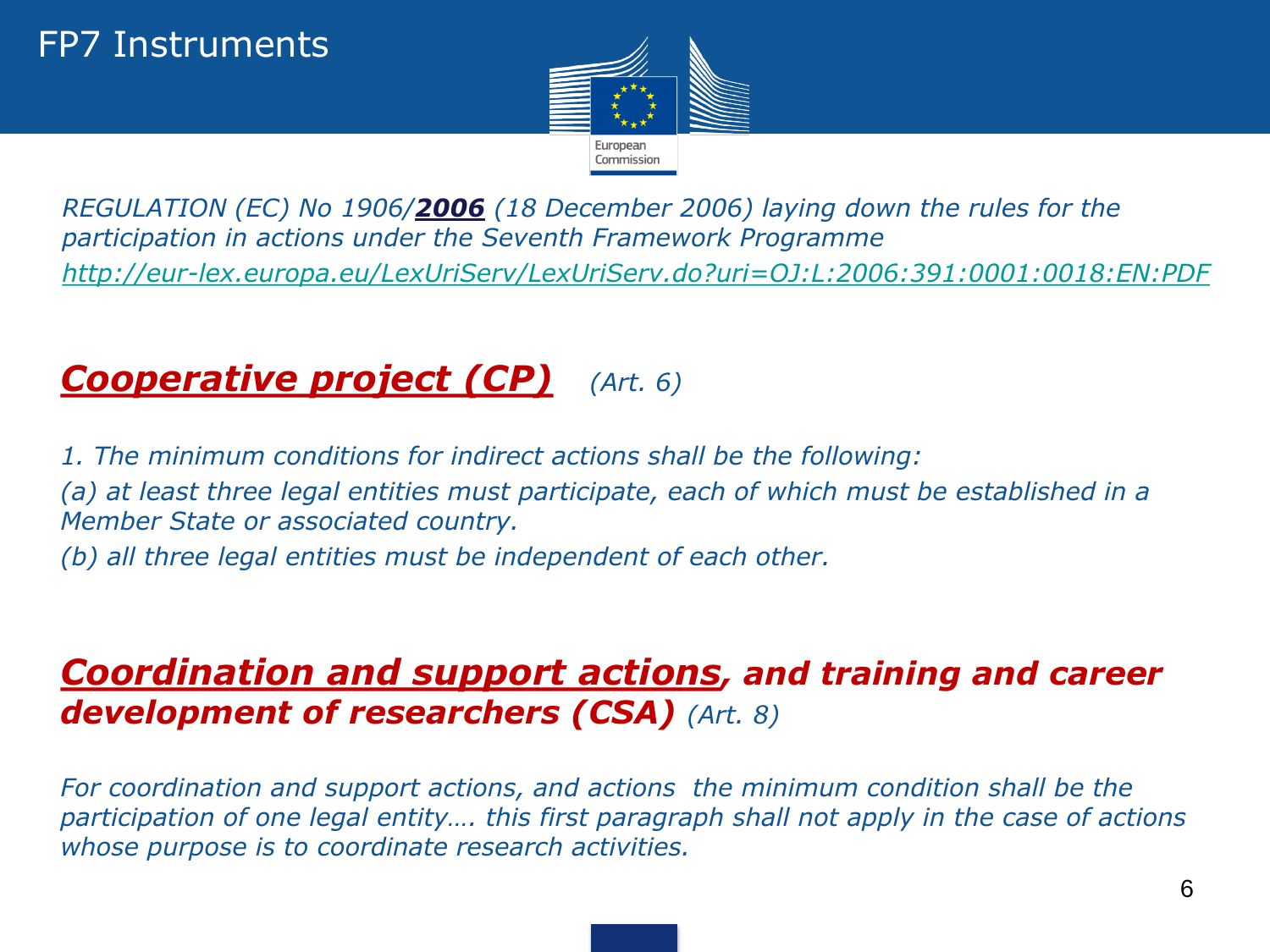## **POV - Implementation modality**

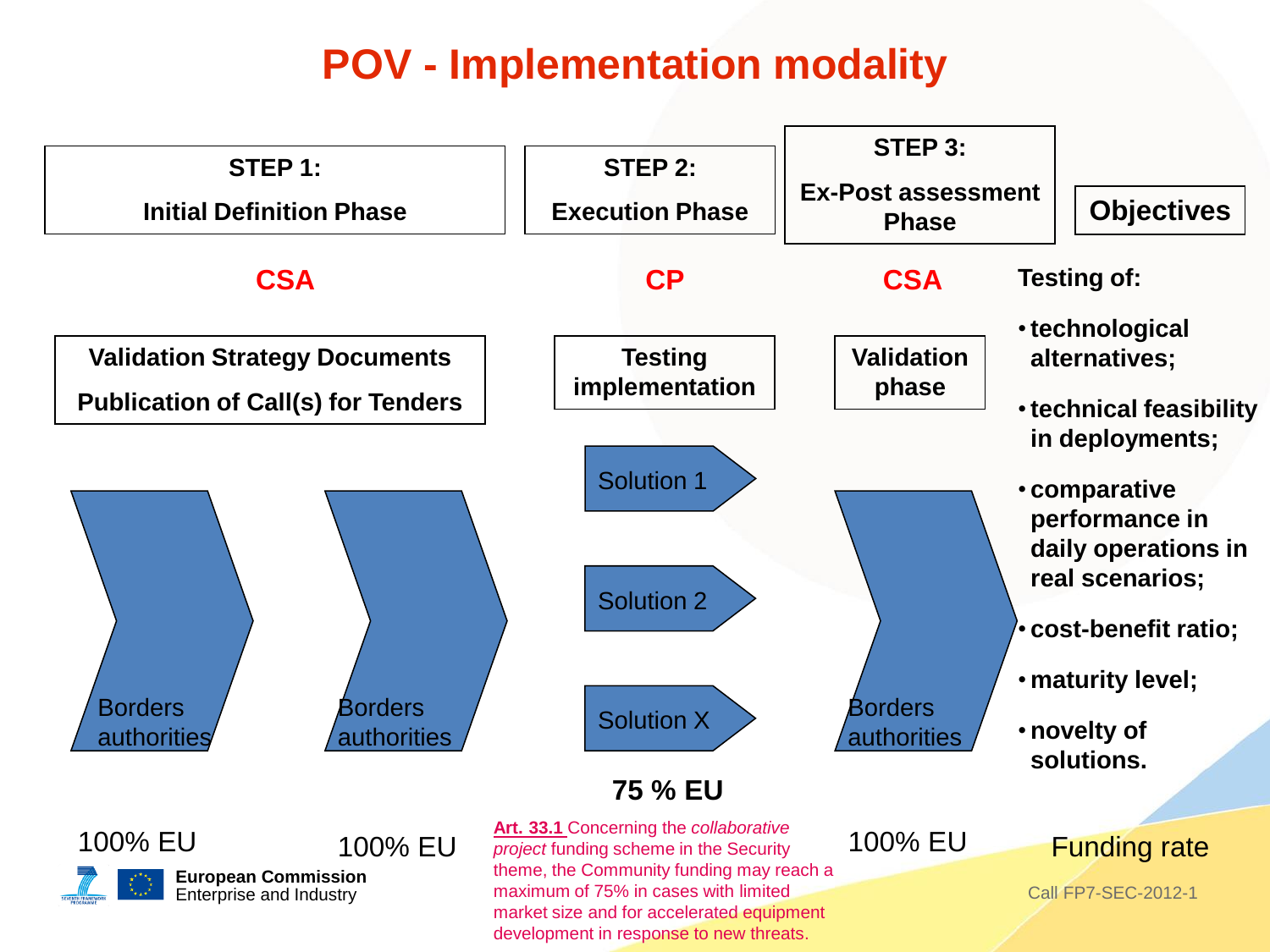

# **3 Examples of POVs**

## • *CLOSEYE [www.closeye.eu](http://www.closeye.eu/)*

• *EWISA [www.ewisa-project.eu](http://www.ewisa-project.eu/)*

• *EUCISE 2000<http://www.eucise2020.eu/>*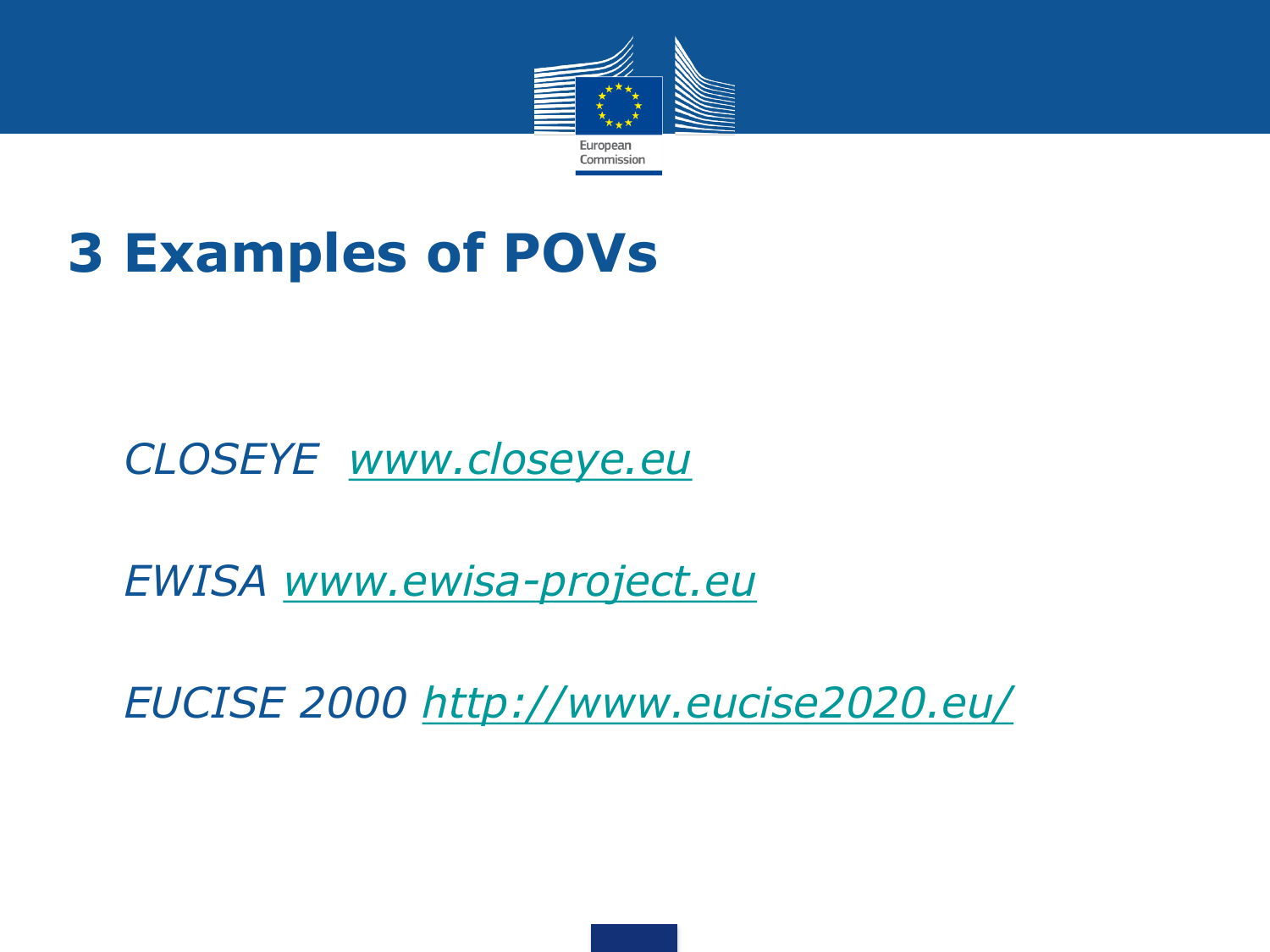## **EUROPEAN BORDER AND COAST GUARD**

**European Border and Coast Guard Agency ('Agency')**

**Member States' border & coast guard authorities\***

### **Shared responsibility**

9 *\*\*When carrying out border control tasks.*



European Commission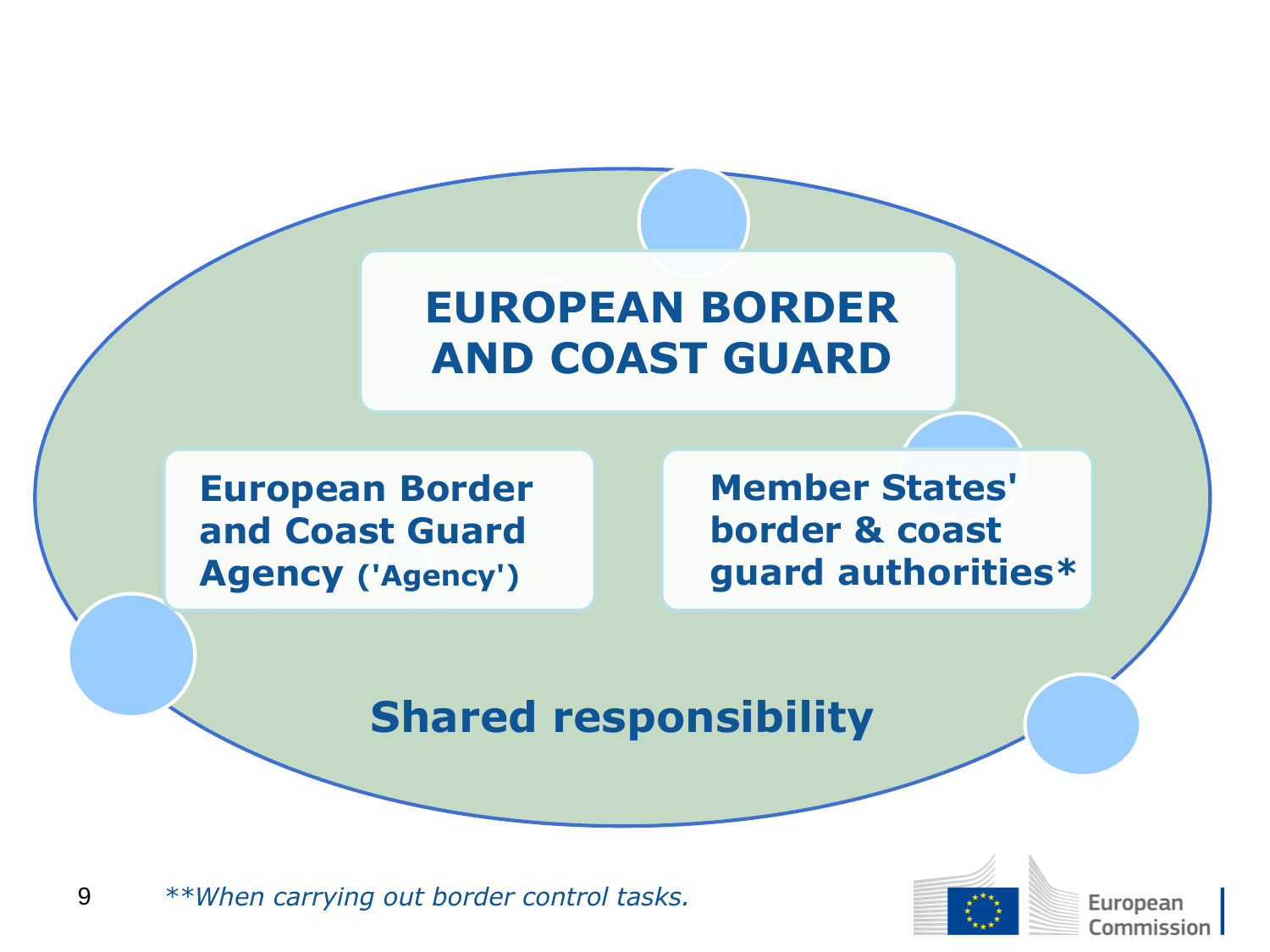# **European Integrated Border Management**

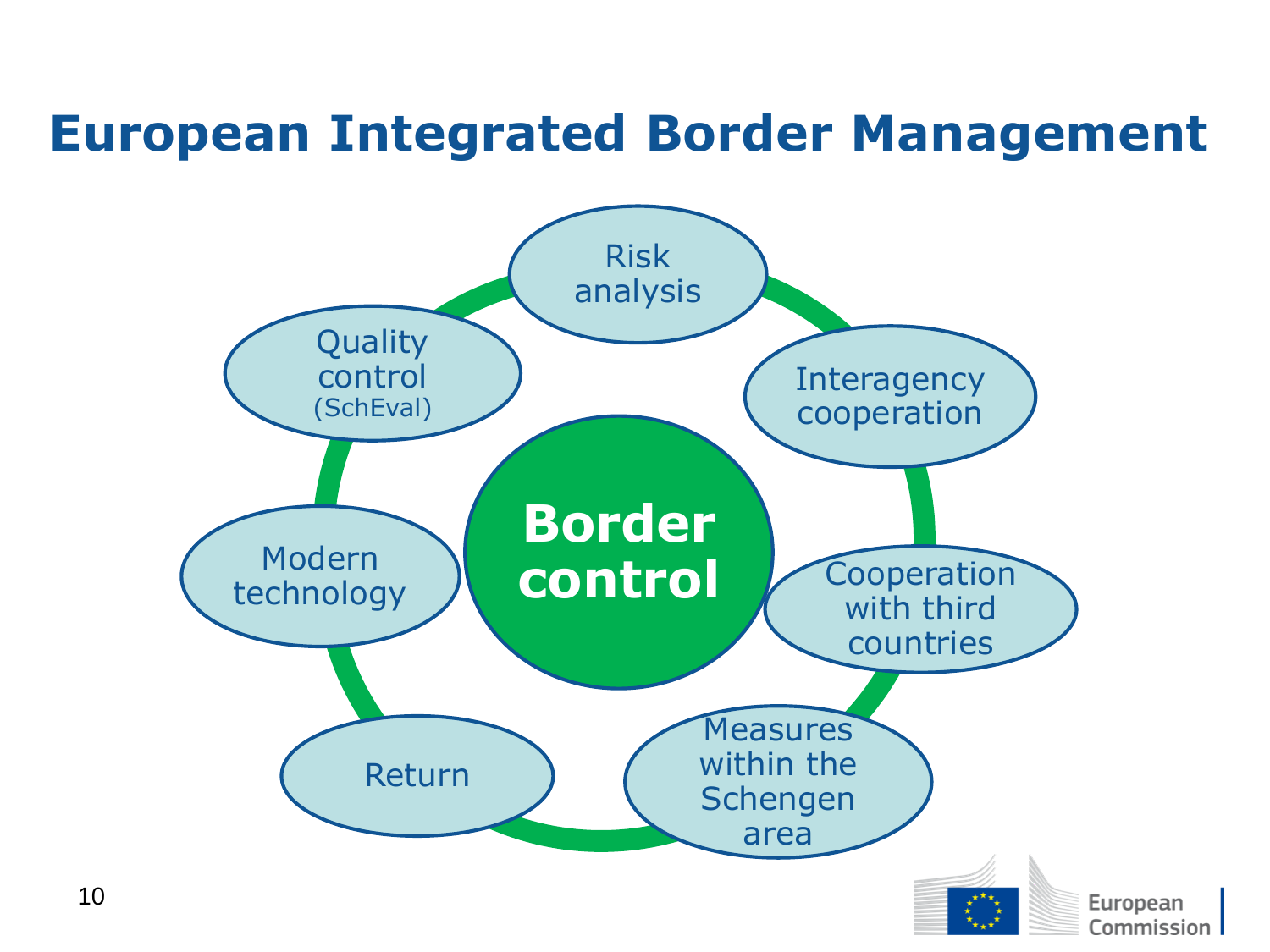#### Security challenges and technology development



EU Council (e.g. conclusions on *strengthening the internal security authorities' involvement in security-related research and industrial policy (9814/13))* recognizes importance of using modern and adequate technologies in the field of internal security,

"*which necessitates an increased involvement of internal security authorities in research and a proactive involvement with suppliers of modern security technologies".*